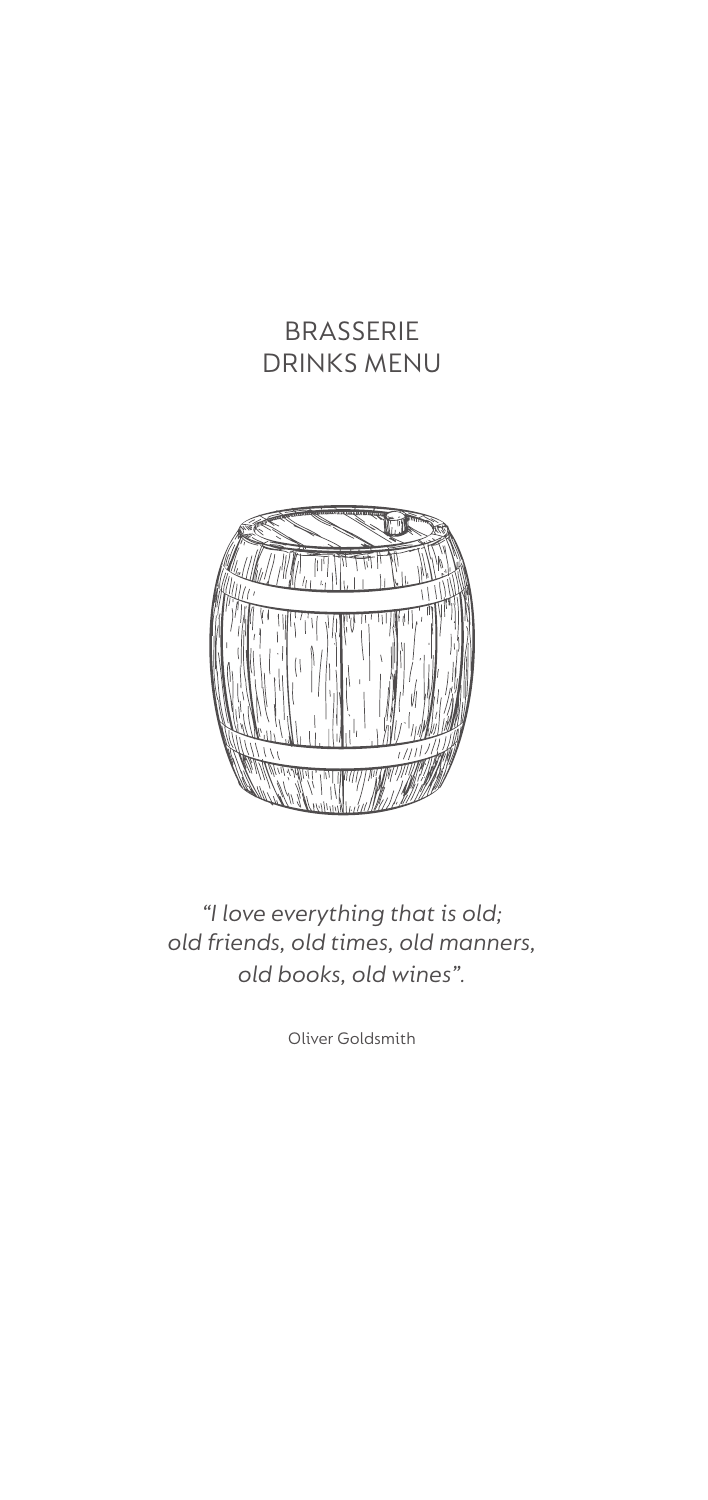

*"No amount of physical contact could match the healing powers of a well made cocktail"*

David Sedaris

## **COCKTAILS** [ Two for £10 ]

White / Black Russian Long vodka based drink, topped with either cream or coke

> Tom Collins Gin, lime and soda. Light and refreshing

Moscow Mule Vodka, lime and ginger beer. The perfect long drink

Americano Campari, sweet Vermouth, topped with soda. The American classic.

> Woo Woo Simply vodka, Archers and cranberry juice

> > Dark and Stormy Rum, ginger beer and lime

## MOCKTAILS [ All 4.00 ]

Virgin bubble-gum Mojito The sweet rendition of a classic, just without the strong stuff!

Watermelon Cooler The perfect drink for summer. Refreshing and incredibly tasty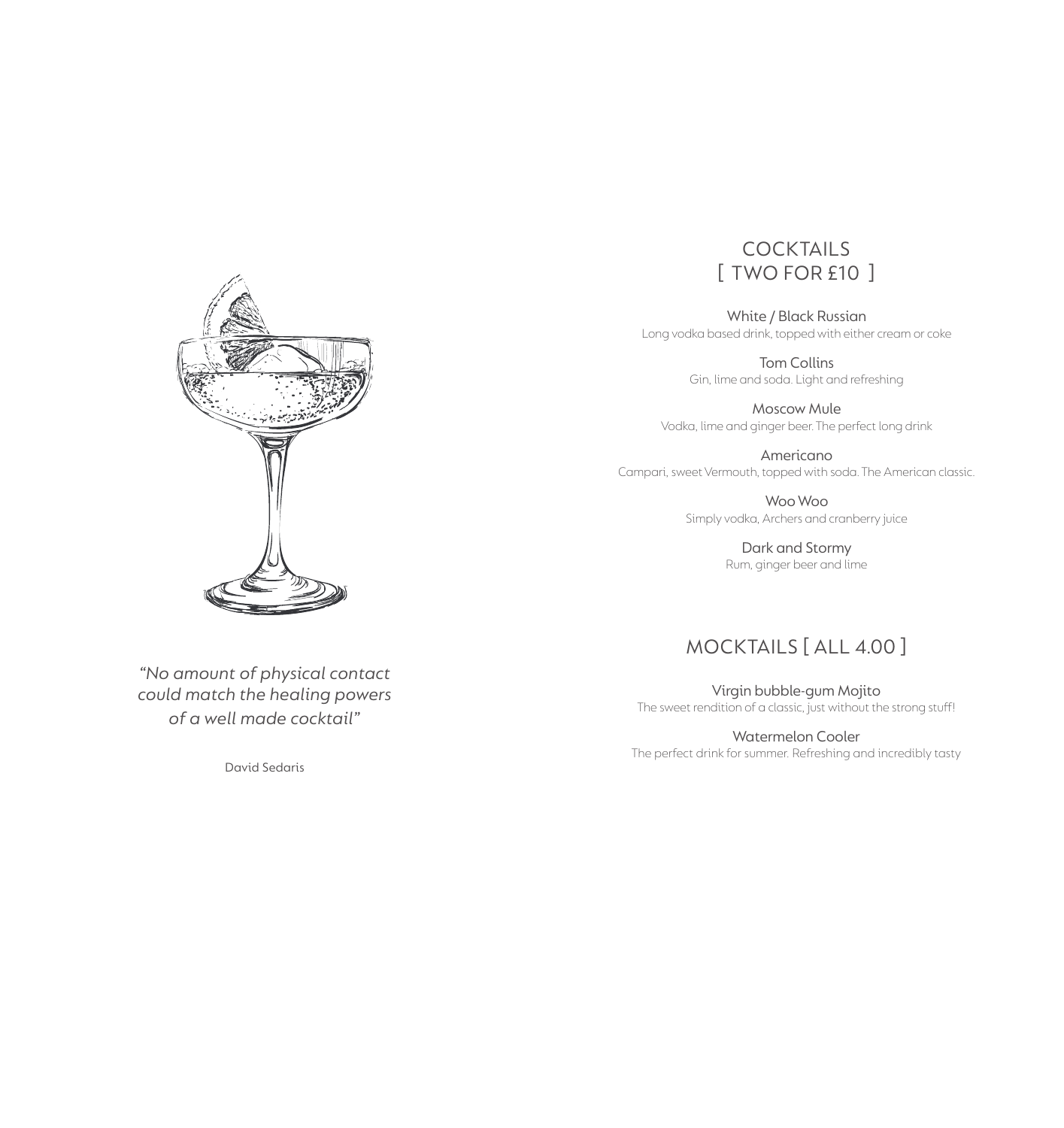## WHITE WINE

|                                                                                                                                                                                                                                               |                | 125ml 175ml 250ml Bottle |       |
|-----------------------------------------------------------------------------------------------------------------------------------------------------------------------------------------------------------------------------------------------|----------------|--------------------------|-------|
| Viña Elena Airen<br>Spain                                                                                                                                                                                                                     |                | 3.40 4.70 6.70 17.60     |       |
| Pale straw colour with elegant fruity aromas and a crisp hint of citrus on the palate                                                                                                                                                         |                |                          |       |
| Carnevale Veneto Chardonnay IGT<br>Italy                                                                                                                                                                                                      | 3.40 4.70 6.70 |                          | 17.60 |
| This wine has a subtle fruity nose with a pleasant mouth feel.<br>Dry and full bodied on the palate with a mellow finish                                                                                                                      |                |                          |       |
| Le Jardin Sauvignon Blanc<br>France                                                                                                                                                                                                           |                | 3.70 5.20 7.20 19.25     |       |
| A crisp, fragrant wine with appetising flavours of green apples and citrus on the finish                                                                                                                                                      |                |                          |       |
| <b>Bello Tramonto Pinot Grigio</b><br>Italy                                                                                                                                                                                                   |                | 3.70 5.20 7.20 19.25     |       |
| Straw yellow in appearance, this generous, well balanced Pinot Grigio has a rich<br>fruity aroma with a smooth fruity taste                                                                                                                   |                |                          |       |
| Down Under Chardonnay<br>Australia                                                                                                                                                                                                            |                |                          | 19.80 |
| This Chardonnay displays all the classic characteristic of zesty lemon<br>and apple aromas. The flavours of white peach and pear burst on the palate.<br>A truly delightful wine that can be enjoyed anytime. SWA Commended.                  |                |                          |       |
| Marquis de Goulaine Touraine Sauvignon<br>France                                                                                                                                                                                              |                |                          | 27.50 |
| Has intense aromas of gooseberries and freshly cut grass. Fresh and vibrant<br>in the mouth with zingy acidity and leafy hints coming through on the finish                                                                                   |                |                          |       |
| Viñas del Vero Colección Gewurztraminer<br>Spain                                                                                                                                                                                              |                |                          | 31.40 |
| On the nose it displays very clean and distinct floral aromas complemented by notes<br>of tropical, oriental fruit. It is silky and clean tasting, with a long finish and, of course,<br>a pleasant persistence                               |                |                          |       |
| <b>Camel Valley Bacchus</b><br>England                                                                                                                                                                                                        |                |                          | 42.35 |
| Characteristic aromas of hedgerows and apple orchards, bright lemon green<br>in colour, crisp elderflower and grapefruit flavours, medium length, good intensity,<br>with a very fresh clean finish and a hint of sweetness                   |                |                          |       |
| Sancerre Domaine de Le Perriere Saget 75cl<br>France                                                                                                                                                                                          |                |                          | 42.35 |
| Bright appearance and well-balanced flavours of white flowers, peach and acacia<br>with an underlying streak of cleansing minerality from well-established vineyards                                                                          |                |                          |       |
| <b>Marchand Bolnot Chablis</b><br>France                                                                                                                                                                                                      |                |                          | 49.50 |
| Golden yellow, intense and elegant nose of peach, pear, pink, grapefruit and<br>almond. The palate is fresh, balanced and creamy with softer notes of cherry blossom<br>and zest of citrus fruits. The finish is long, iodized and persistent |                |                          |       |

# RED Wine

|                                                                                                                                                                                     |      |           | 125ml 175ml 250ml Bottle |                      |
|-------------------------------------------------------------------------------------------------------------------------------------------------------------------------------------|------|-----------|--------------------------|----------------------|
| Viña Elena Tempranillo<br>Spain                                                                                                                                                     |      |           | 3.40 4.70 6.70 17.60     |                      |
| Dark cherry red in colour with aromas of red berries and a soft fruit character<br>on the palate                                                                                    |      |           |                          |                      |
| Carnevale Veneto Merlot IGT<br>Italy                                                                                                                                                |      |           |                          | 3.40 4.70 6.70 17.60 |
| A well rounded, medium bodied soft wine. A deep ruby red that boasts lively aromas<br>of soft red berries and plums                                                                 |      |           |                          |                      |
| <b>Cramele Recas Pinot Noir</b><br>Romania                                                                                                                                          | 4.15 | 5.80 8.10 |                          | 21.45                |
| Complex aromas of black cherry, raspberry and cinnamon. Medium bodied with dried<br>fruit notes that combine with fresh red berries and sweet spice on the palate.<br>SWA Commended |      |           |                          |                      |
| Les Vignerons Carignan Syrah<br>France                                                                                                                                              |      |           |                          | 20.35                |
| A tender pink colour and a nose of subtle raspberries evolve into a fresh, elegant and<br>lively palate of strawberries and ripe cherries                                           |      |           |                          |                      |
| Baron d'Arignac Cabernet Sauvignon<br>France                                                                                                                                        |      |           |                          | 23.65                |
| A classic Cabernet Sauvignon with rich cassis and eucalyptus aromas followed up<br>with intense blackberry fruit flavours                                                           |      |           |                          |                      |
| Viña Cerrada Tempranillo D.O.Ca Rioja<br>Spain                                                                                                                                      |      |           |                          | 24.75                |
| The nose features espresso, black berries and a touch of wood. Powerful characters<br>of plum, oak, ripe black fruits and prunes. Finished with a salty and woody note              |      |           |                          |                      |
| Illusion Malbec Bonarda<br>Argentina                                                                                                                                                |      |           |                          | 26.95                |
| A deep intense red-violet colour with aromas of red fruits, plums, black cherries and<br>forest berries. Fresh and full, sweet and juicy with ample tannins and an elegant finish   |      |           |                          |                      |
| Nero d'Avola Conte Nero<br>Italy                                                                                                                                                    |      |           |                          | 29.15                |
| Deep dark red colour in the glass. Cassis and vanilla aromas accompanied<br>by tart cherry and chocolate on the palate                                                              |      |           |                          |                      |
| Tempus Two Pewter Shiraz<br>Australia                                                                                                                                               |      |           |                          | 38.50                |
| Pronounced fruit flavours of blueberry, cherry and earthy plum with an underlay<br>of moscha spice. Fine tannins finish the wine with great persistence                             |      |           |                          |                      |
| <b>Chocolate Block Red</b><br>South Africa                                                                                                                                          |      |           |                          | 51.70                |
| An earthy, rustic nose exuding leather and spice leads in to a harmonious<br>and powerful palate of ripe blackcurrant, raspberry fruit and cocoa                                    |      |           |                          |                      |
| Chateau Musar<br>Lebanon                                                                                                                                                            |      |           |                          | 64.90                |

Made largely from Cabernet Sauvignon with some Cinsault and Syrah, ripeness is the hallmark of Château Musar. A striking wine of real character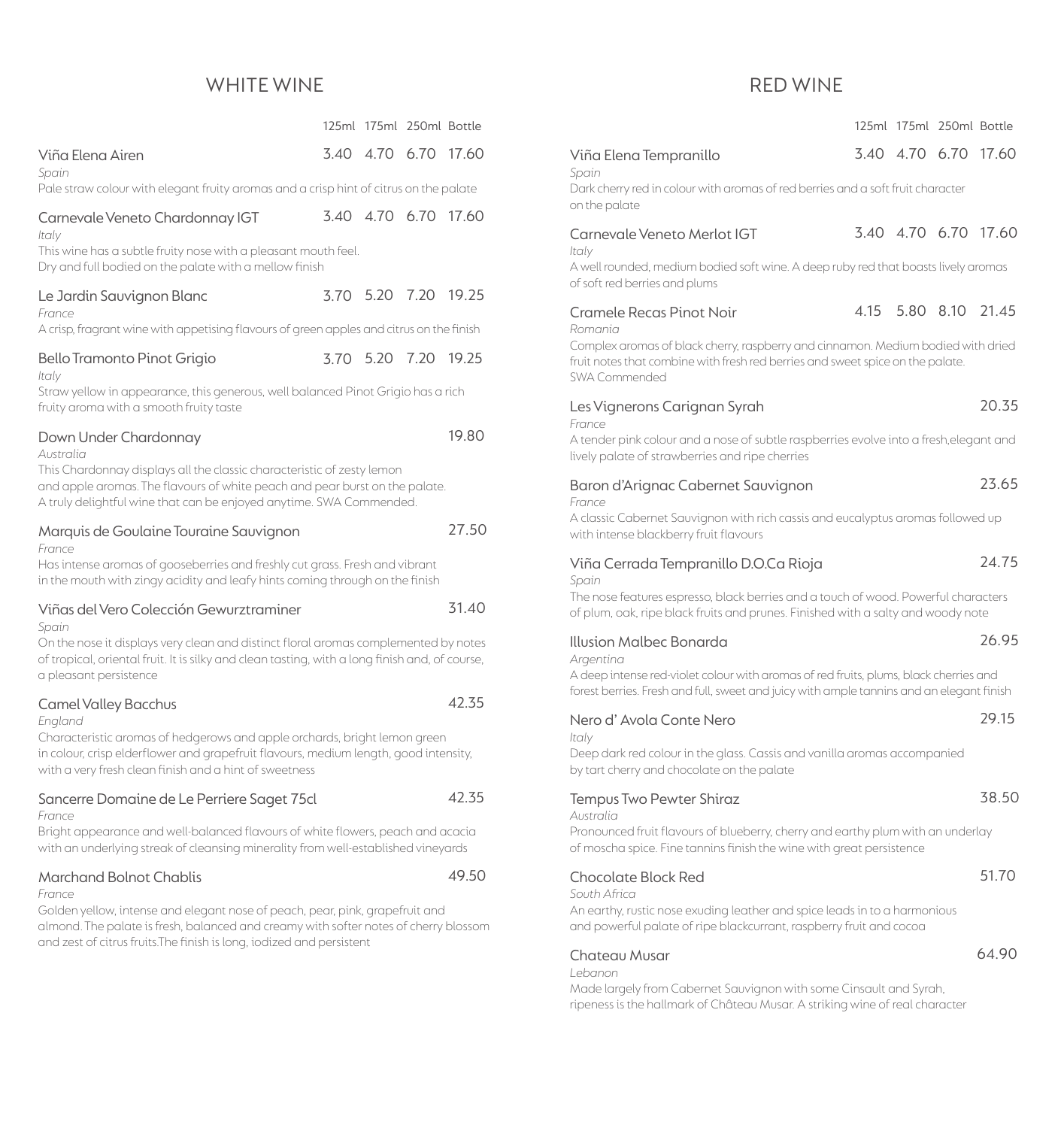# ROSé Wine

|                                                                                                                                                                     |  |  | 125ml 175ml 250ml Bottle |                      |
|---------------------------------------------------------------------------------------------------------------------------------------------------------------------|--|--|--------------------------|----------------------|
| Monterray Bay White Zinfandel<br>USA.                                                                                                                               |  |  |                          | 3.95 5.50 7.70 20.35 |
| A delicious wine with a racy mix of watermelon and cherry and delectable sweetness                                                                                  |  |  |                          |                      |
| Quinson Provence Rosé<br>France                                                                                                                                     |  |  |                          | 26.40                |
| A dreamy soft pink colour. Elegant and fine flavoured red berries with a hint of spice.<br>Lots of finesse, a truly delightful wine                                 |  |  |                          |                      |
| Chapel Down English Rose<br>England                                                                                                                                 |  |  |                          | 30.25                |
| Produced to appeal to a broad range of palates, this elegant rosé has the balance of<br>soft summer fruits and floral notes followed by a refreshingly crisp finish |  |  |                          |                      |

## Sparkling WINE

|                                                                                                                            | 125ml Bottle |                |
|----------------------------------------------------------------------------------------------------------------------------|--------------|----------------|
| Prosecco, Famiglia Botter D.O.C Extra Dry<br>Italy<br>Delicious floral and delicate flavours, with a fine mousse           |              | 5.45 27.50     |
| Prosecco Rosé, Famiglia Botter D.O.C Extra Dry<br>Italv                                                                    |              | 27.50          |
| Fine bright perlage, light rose colour. Delicate and complex bouquet with fruity notes<br>of peach, green apple and lemon. |              |                |
| Chapel Down Bacchus Sparkling<br>Enaland                                                                                   |              | $\Delta()()()$ |

A great English sparkling wine, Chapel Down Bacchus Sparkling displays aromas of pineapple, grapefruit and elderflower. The palate is tropical and floral with a crisp texture and a refreshing finish

# CHAMPAGNE

|                                                                                                                               | <b>Bottle</b> |
|-------------------------------------------------------------------------------------------------------------------------------|---------------|
| Charles Vercy Brut Champagne<br>France                                                                                        | 45.00         |
| Very aromatic and elegant with ripe fruit flavours and a really pleasant minerality                                           |               |
| <b>Bollinger Brut Special</b><br>France                                                                                       | 75.00         |
| This champagne shows incredible smooth and creamy fruit with an elegance and<br>finesse equalled by very few other Champagnes |               |
| Krug Grande Cuvee                                                                                                             | 195.00        |
| France<br>This amazing Champagne is very rich with notes of pastry dough, toast and nuts                                      |               |

This amazing Champagne is very rich with notes of pastry dough, toast and nuts combined with white peach, pears and apples

*"My only regret in life is that I didn't drink enough Champagne"*

Robert Noecker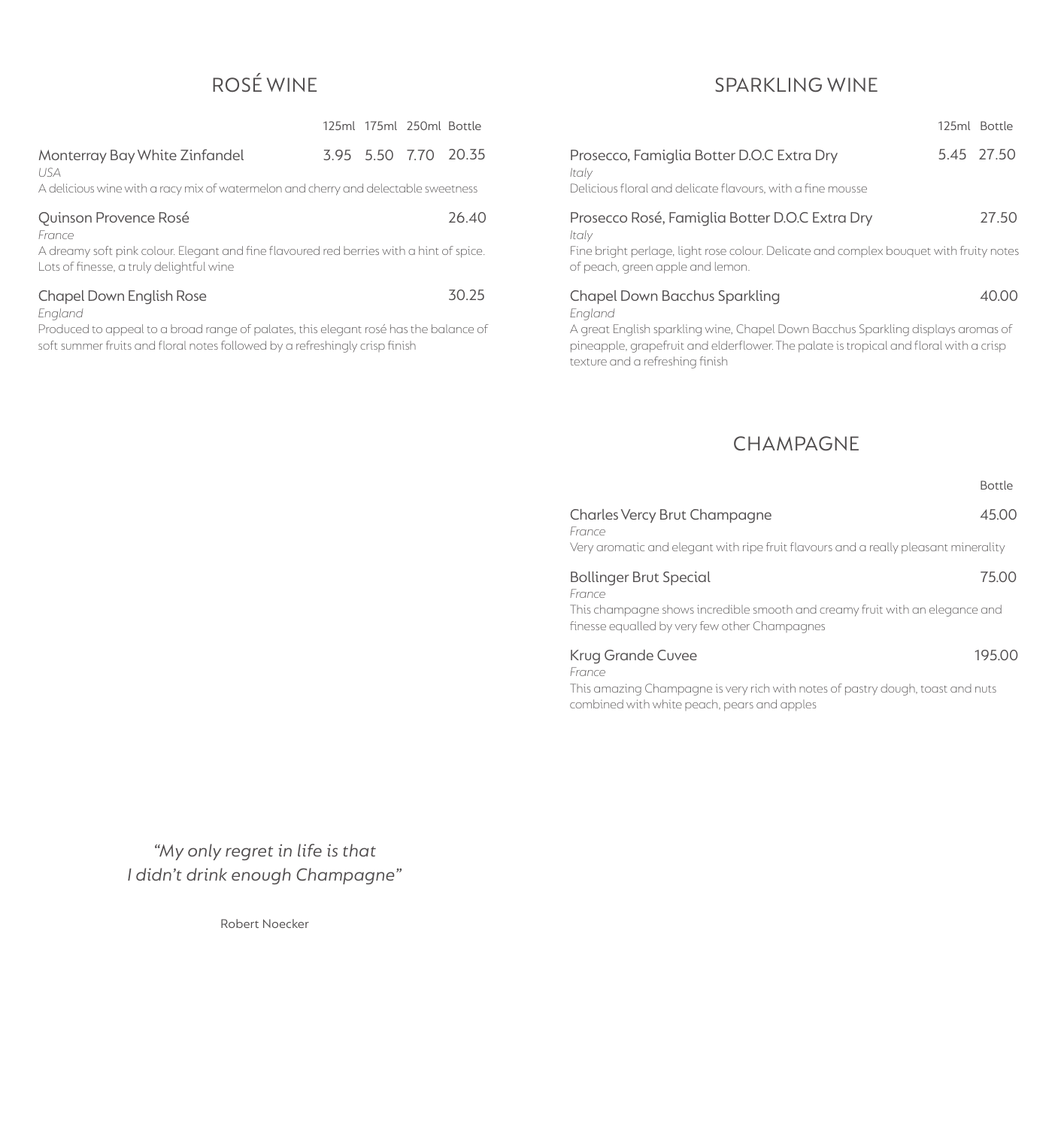#### Draught Beer

| Stella 4 $(4%)$    | 2.15 / 4.20 |
|--------------------|-------------|
| BeaverTown (5.4%)  | 2.95/5.80   |
| $Cruzcampo$ (4.8%) | 2.60 / 5.20 |

## Bottled Beer & CIDER

| Peroni Red 330ml (4.7%)   | 3.70 |
|---------------------------|------|
| Peroni Libra 330ml (0%)   | 3.45 |
| Estrella 330ml (4.5%)     | 4.35 |
| Camdens Hells (4.6%)      | 5.10 |
| Brewdog Punk 330ml (5.1%) | 4.95 |
| Tiny Rebel (5%)           | 4.95 |
| Old Mout 500ml (4%)       | 6.05 |

# **LIQUEURS**

| Baileys 50ml (17%) | 2.70 |
|--------------------|------|
| Amaretto (28%)     | 3.60 |
| Tia Maria (20%)    | 3.15 |
| Pimms $(25%)$      | 315  |

#### **Vermouth/Sherry/Fortif ied Wine**

| Martini Dry 50ml (15%) | 2.40 |
|------------------------|------|
| Taylors LBV 50ml (20%) | 2.70 |

#### SPIRITS

| <b>House Pour</b>              |      |
|--------------------------------|------|
| Absolut (40%)                  | 3.05 |
| Beefeater (37.5%)              | 3.05 |
| Havana 3yr old (40%)           | 3.25 |
| Havana 7yr old (40%)           | 4.15 |
| Bells (40%)                    | 3.05 |
| Courvosiers vs (40%)           | 4.25 |
| Malibu $(21%)$                 | 2.70 |
| Archers (18%)                  | 2.70 |
| Gin                            |      |
| Beefeater Blood Orange (37.5%) | 3.70 |
| Beefeater Pink (37.5%)         | 3.70 |
| Whitley Neil Rhubarb (43%)     | 4.70 |
| Warners Elderflower (40%)      | 5.30 |
| <b>Vodka</b>                   |      |
| Grey Goose (40%)               | 6.80 |
| <b>Cognac / Armagnac</b>       |      |
| Janneau (40%)                  | 5.80 |
| Hennessy (40%)                 | 4.35 |
| Tequila                        |      |
| Olmeca Silver (40%)            | 3.95 |
| Whiskey / Whisky               |      |
| Ardberg (46.6%)                | 7.15 |
| Dead rabbit (44%)              | 7.15 |
| Glenmorangie (40%)             | 6.45 |
| Glendiffich (40%)              | 7.15 |
| Highland Park (40%)            | 6.35 |
| Jack Daniels (40%)             | 4.25 |
| Southern Comfort (35%)         | 3.60 |
| Jamesons (40%)                 | 4.05 |

*"Beer is proof that God loves us and wants us to be happy"*

Benjamin Franklin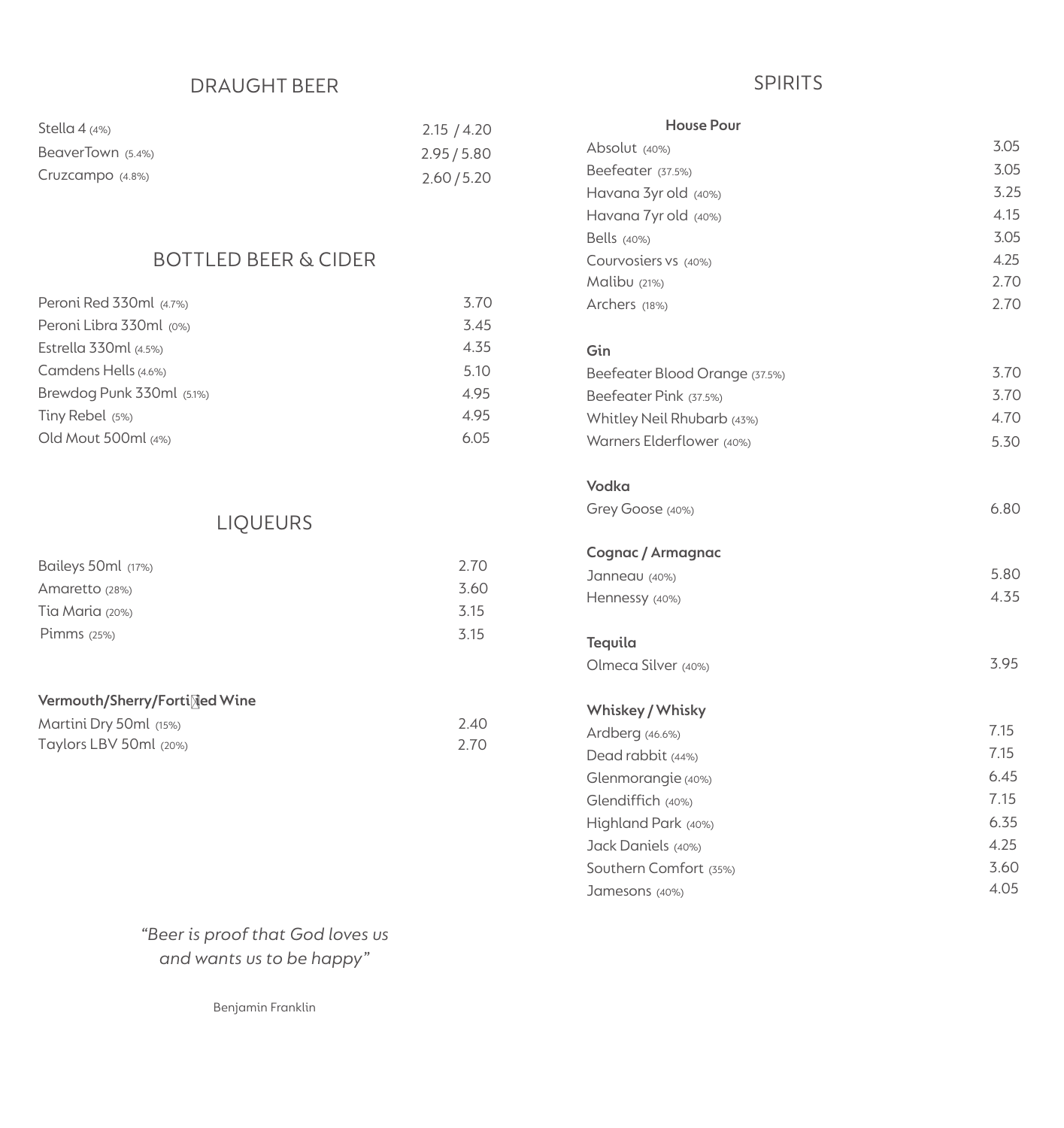# FRESH JUICES

| Eager Apple Juice     | 2.05 |
|-----------------------|------|
| Eager Orange Juice    | 2.05 |
| Eager Cranberry Juice | 2.05 |

# SOFT DRINKS

| Coke (330ml)            | 3.30 |
|-------------------------|------|
| Diet Coke (330ml)       | 2.95 |
| Still Water (330ml)     | 2.50 |
| Sparkling Water (330ml) | 2.50 |
| Lemonade                | 2.50 |
| Soda                    | 2.50 |
| Tonic                   | 2.50 |
| Light Tonic             | 2.50 |
| Ginger Beer             | 2.50 |